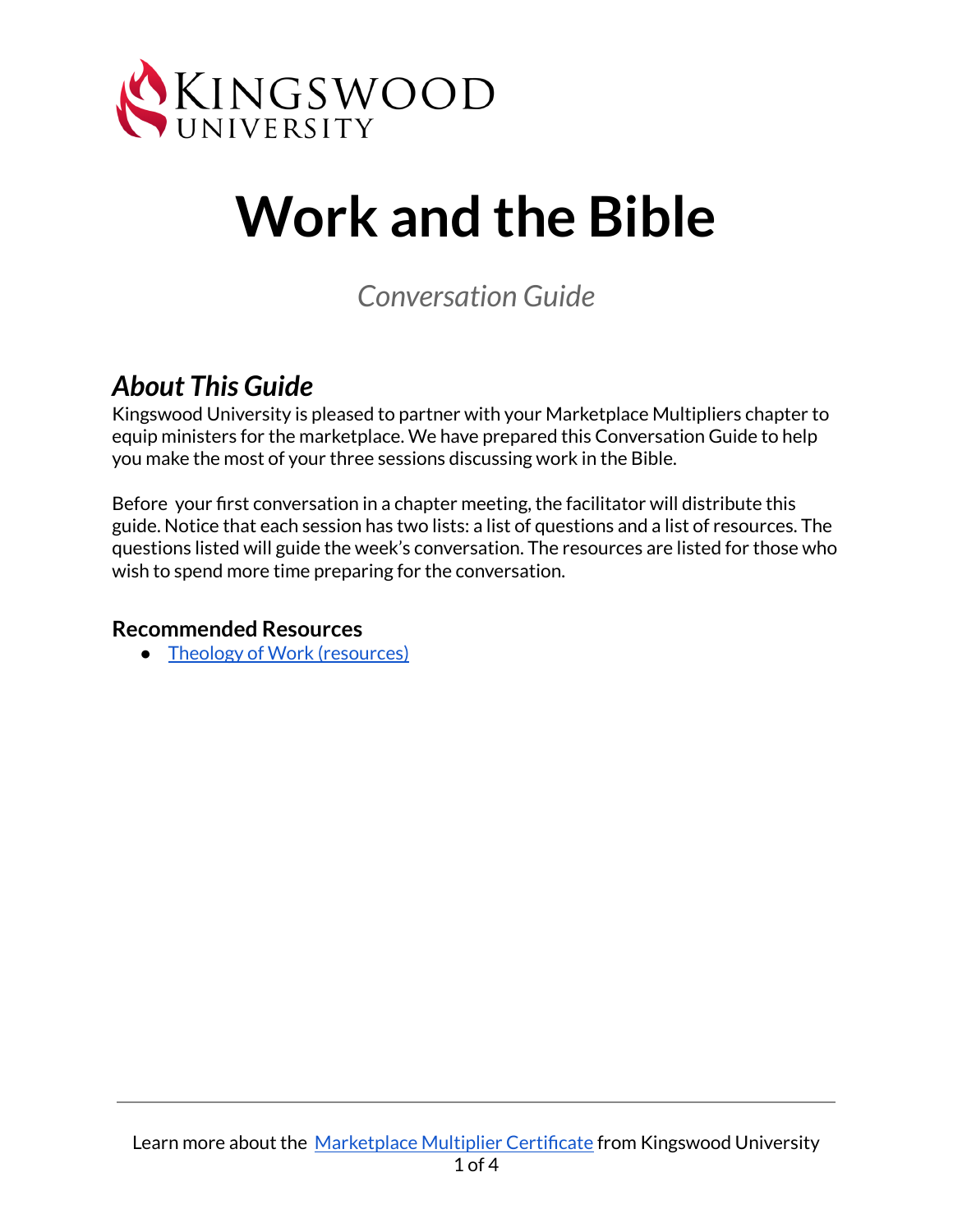## *Meeting One: Biblical View of Work*

Scheduled for

In this session we will be considering the question: "How does the Bible talk about work?"

Key Questions:

- Is work a four-letter word?Is that how the Bible presents it?
- What stood out to you as you read the Genesis passages with the idea of work in mind?
- In what key ways does a Christian distinguish her/himself in the marketplace?
- What does Jesus intend to do with our work? Through our work?
- How does a Biblical concept of work begin to transform what you do 9-5? In the evening? On the weekend?

Key Resources:

- "10 Key Points About Work in the Bible Every [Christian](https://www.theologyofwork.org/resources/what-does-the-bible-say-about-work) Should Know"
- Read the Scripture References listed under point 1 in the article 10 Key [Points](https://www.theologyofwork.org/resources/what-does-the-bible-say-about-work) About Work in the Bible Every [Christian](https://www.theologyofwork.org/resources/what-does-the-bible-say-about-work) Should Know
- Read Genesis 1 and Genesis 2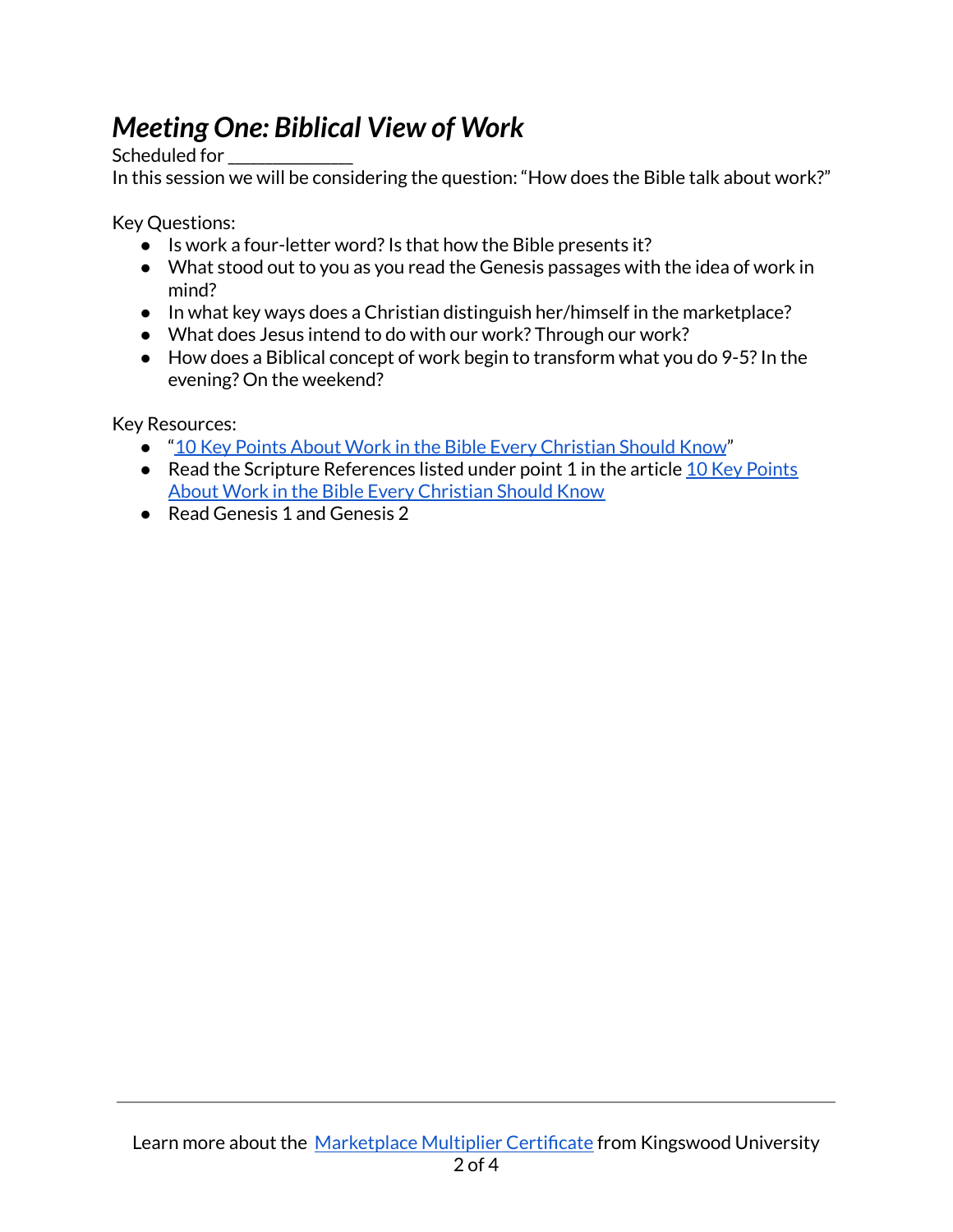### *Meeting Two: Created to Create*

Scheduled for

In this session we will be considering the question: "What does it mean for the Christian worker to be made in the image of God?"

Key Questions:

- How does your work participate with God's work of creation or recreation?
- Does your work require creativity? If not, in what other ways does your work
- Is your industry aligned with Kingdom values or does it stand in the way? If it stands in the way, what role can a Christian play in that industry?
- What part of your 9-5 work needs the most attention to align with the Imago Dei?

Key Resources:

- Created to Create: Work as [Worship](https://www.youtube.com/watch?v=vnvUSHXTo7g)
- What the Image of God Means for Our [Dignity](https://tifwe.org/what-the-image-of-god-means-for-our-dignity-and-work/) and Work
- Read the Scripture references under point 2 in the article 10 Key [Points](https://www.theologyofwork.org/resources/what-does-the-bible-say-about-work) About Work in the Bible Every [Christian](https://www.theologyofwork.org/resources/what-does-the-bible-say-about-work) Should Know